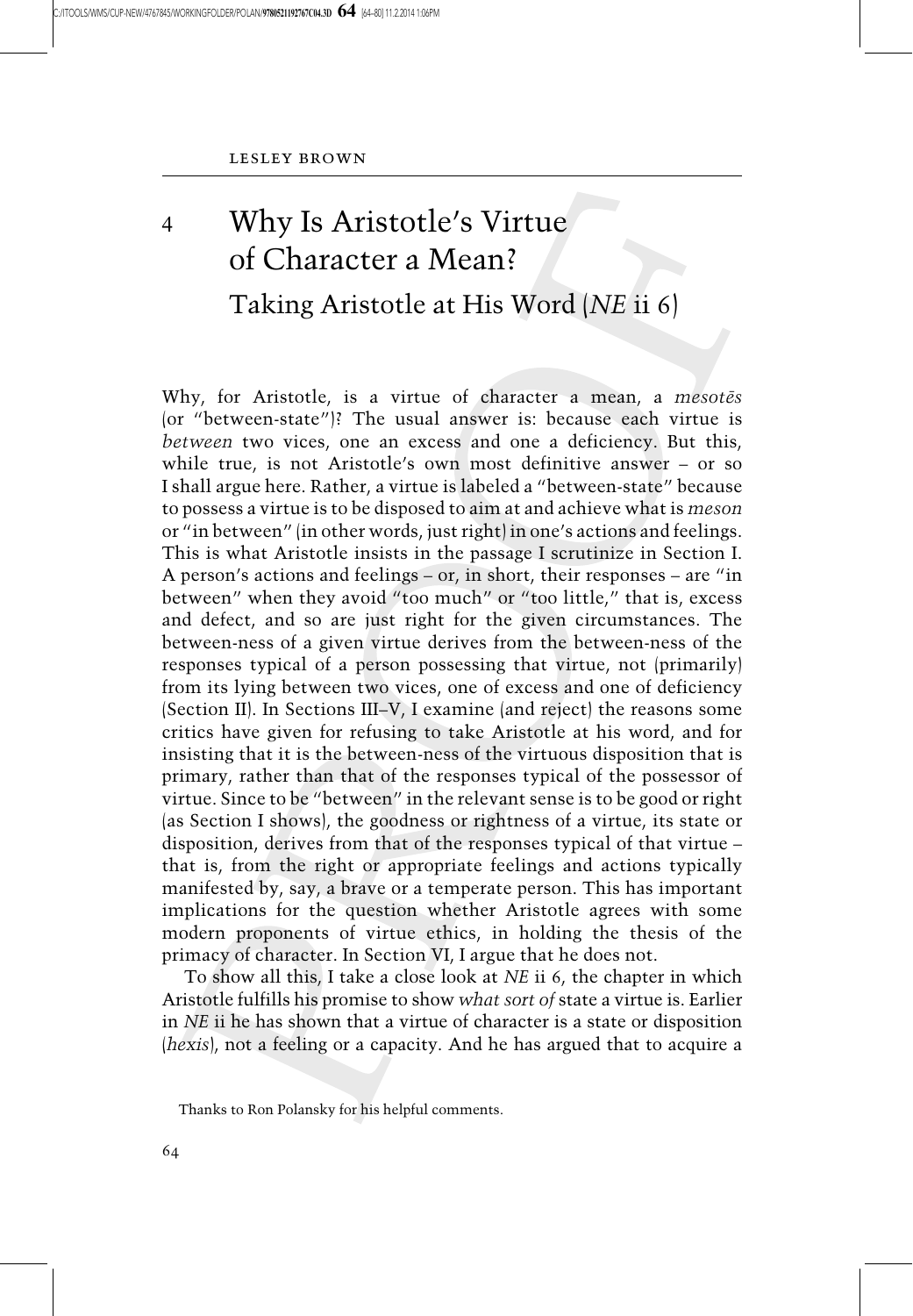character virtue one must practice doing the corresponding acts, that it involves correct feelings as well as actions, and that it is intimately connected with pleasure and pain. But now, at the start of ii 6, he promises to show not just the genus – virtue is a state – but what kind of state it is (poia hexis). And by a few paragraphs later, two-thirds of the way through our chapter, he has established the key point, which I label K (or Key thesis):

(K) Virtue, then, is a mesotes, insofar as it aims at and achieves<sup>1</sup> what is meson. (NE ii 6.1106b27–8)

Literally, a mesotes is a "between-state"; and what is meson is what is "in between" in a sense I shall explain shortly. (As it will transpire, it is actions and feelings that are here labeled meson.) How should we translate these terms? Here are some English published versions.

(1) Virtue, then, is a kind of mean, at least in the sense that it is able to hit the mean. (Crisp)

(2) Virtue, then, is a mean, insofar as it aims at what is intermediate. (Irwin) (3) Excellence, then, is a kind of intermediacy, insofar as it is effective at hitting upon what is intermediate. (Rowe)

The most commonly found version, (1), is unsatisfactory because it uses the same translation – "mean" – for the two different terms: mesotes, what a virtue is, and *meson*, that which a virtue (or, rather, a person possessing a virtue) aims at and achieves. Critics have different views on how important the distinction is, and on whether Aristotle observes it consistently. But we should try to avoid using the same translation for the two terms.<sup>2</sup> Version  $\left(2\right)$  is an improvement in this respect, and it keeps the familiar term "mean" for the state that a virtue is. But it suffers from two drawbacks: by using the unrelated words "mean" and "intermediate," it hides the relationship that the Key thesis asserts; and the translation "intermediate" cannot convey the essentially evaluative force that belongs, as Aristotle makes clear, to the relevant kind of

<sup>1</sup> I follow Taylor in translating stochastike in this way: the translation needs to capture both aspects. <sup>2</sup> That is a fault I was guilty of in Brown <sup>1997</sup> where I used "mean" to translate both

meson and mesotes, though at some points I used "mean state" for mesotes. I now regret not distinguishing them more consistently in that article. But I remain convinced that my 1997 explanation of what Aristotle does and does not intend by the two expressions "meson relative to us" and "mesotes relative to us" is correct. In Section I of this chapter, I briefly resume my 1997 defense of the view that, in speaking of aiming at a meson "relative to us," Aristotle means by "us" human beings generally. Müller's (2004, n11) endorsement of this reading offers as explication "with regard to the kind of creature we are."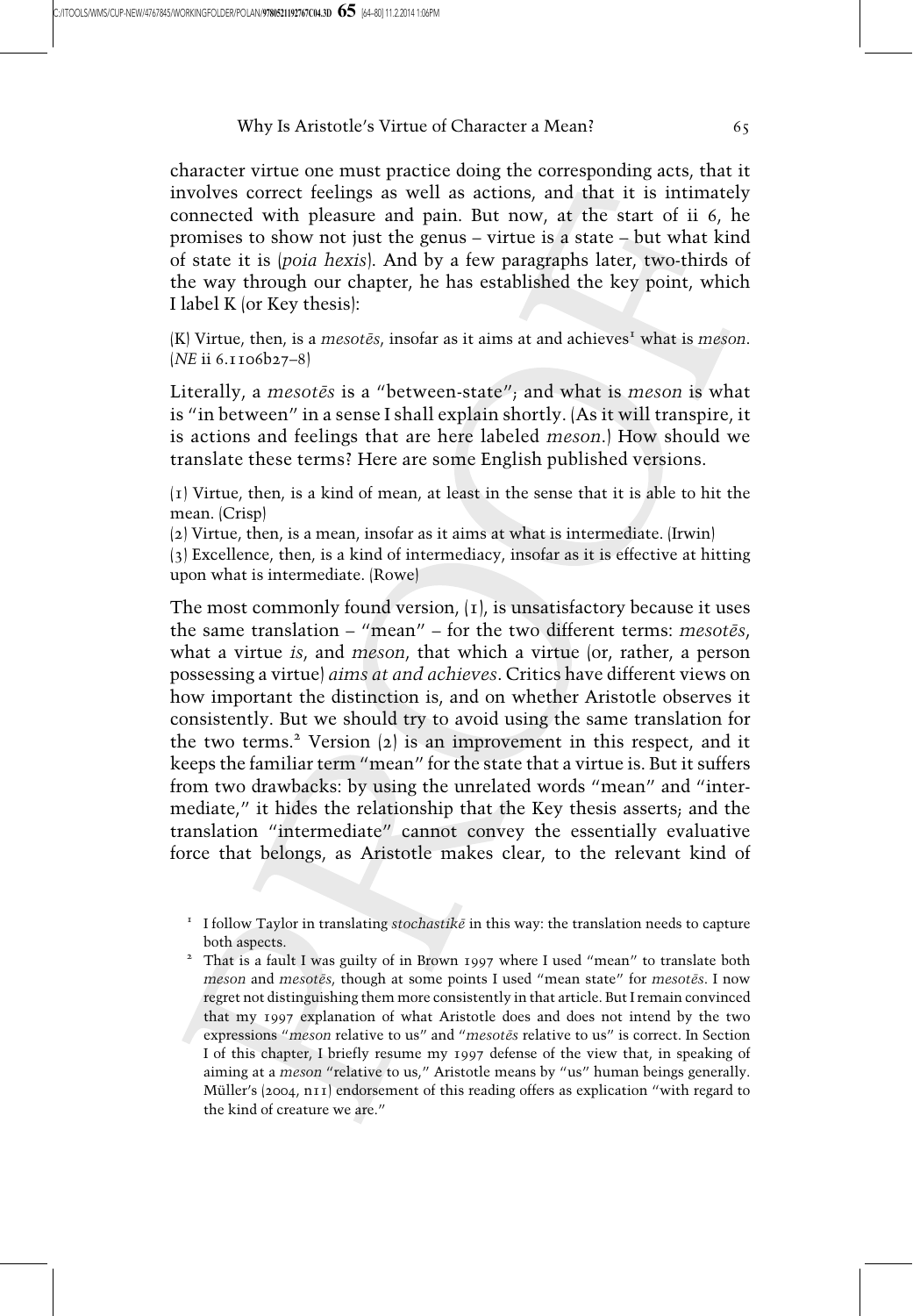meson.<sup>3</sup> To be meson, as we shall see, is to be good or right, or more precisely: just right – neither too much nor too little. Version (3) is the most scrupulous, maintaining both the difference between *mesotes* and meson and the link between them. But, like (2), its use of "intermediate" gives no hint of the positive evaluative force of *meson* and *mesotes*, and it uses the unfamiliar – and rather ugly – term "intermediacy" to render mesotes. I have come to the conclusion that, in English at any rate, it is not possible to find fully suitable translations of the two terms.<sup>4</sup>

What  $K$  conveys – as I shall argue – is that a character virtue is an in-between-and-so-just-right state (a *mesotes*), insofar as it aims at and achieves what is in-between-and-just-right (what is meson) in feelings and actions. From now on I will leave the key terms untranslated. As well as giving a careful reading of the argument, I aim to show that we should take Aristotle at his word when he asserts the Key thesis.

# I. THE PROOF THAT VIRTUE IS A MESOTES (NE II 6)

I first set out the opening two-thirds of the chapter, numbering the sentences or groups of sentences for ease of reference in my subsequent discussion.

(1) But we must say not just that virtue is a state, but what kind of state. We should mention, then, that every virtue causes that of which it is a virtue to be in a good state, and to perform its characteristic activity well. [Some examples are omitted.] If this is so in all cases, then, the virtue of a human being too will be the state that makes a human being good and makes him perform his characteristic activity well. (2) We've already said how this will happen, and it will be clear also from what follows, if we consider what the nature of virtue is like. (3) In everything continuous and divisible one can take more or less or an equal amount, and each either in respect of the thing itself or relative to us; and the equal is a sort of *meson* between excess and deficiency. (4) By the meson in respect of the thing itself I mean that which is equidistant from each of the extremes, this being one single thing and the same for all, and by the meson relative to us I mean that which is neither excessive nor deficient – and this is not one single thing, nor is it the same for all. (5) If, for example, ten are many and two are few, six is the meson if one takes it in respect of the thing, because it is by the same amount that it exceeds the one number and is exceeded by the other. This is the meson according to arithmetic proportion. (6) The meson relative to us, however, is not to be obtained in this way. For if ten pounds of food is a lot for someone to eat, and two pounds a little, the trainer will not necessarily prescribe six, for this may

<sup>&</sup>lt;sup>3</sup> The French translation by Gauthier and Jolif captures the evaluative force with "le juste" milieu," which does duty both for meson and, at many points, for mesotes. However, in translating K, they use "une sorte de moyenne" for *mesotes tis*.  $\frac{4}{1}$  Another possibility would be to use "mean" only for *meson*, and "mean state" for

mesotes, despite the more usual use of "mean" for the state, mesotes.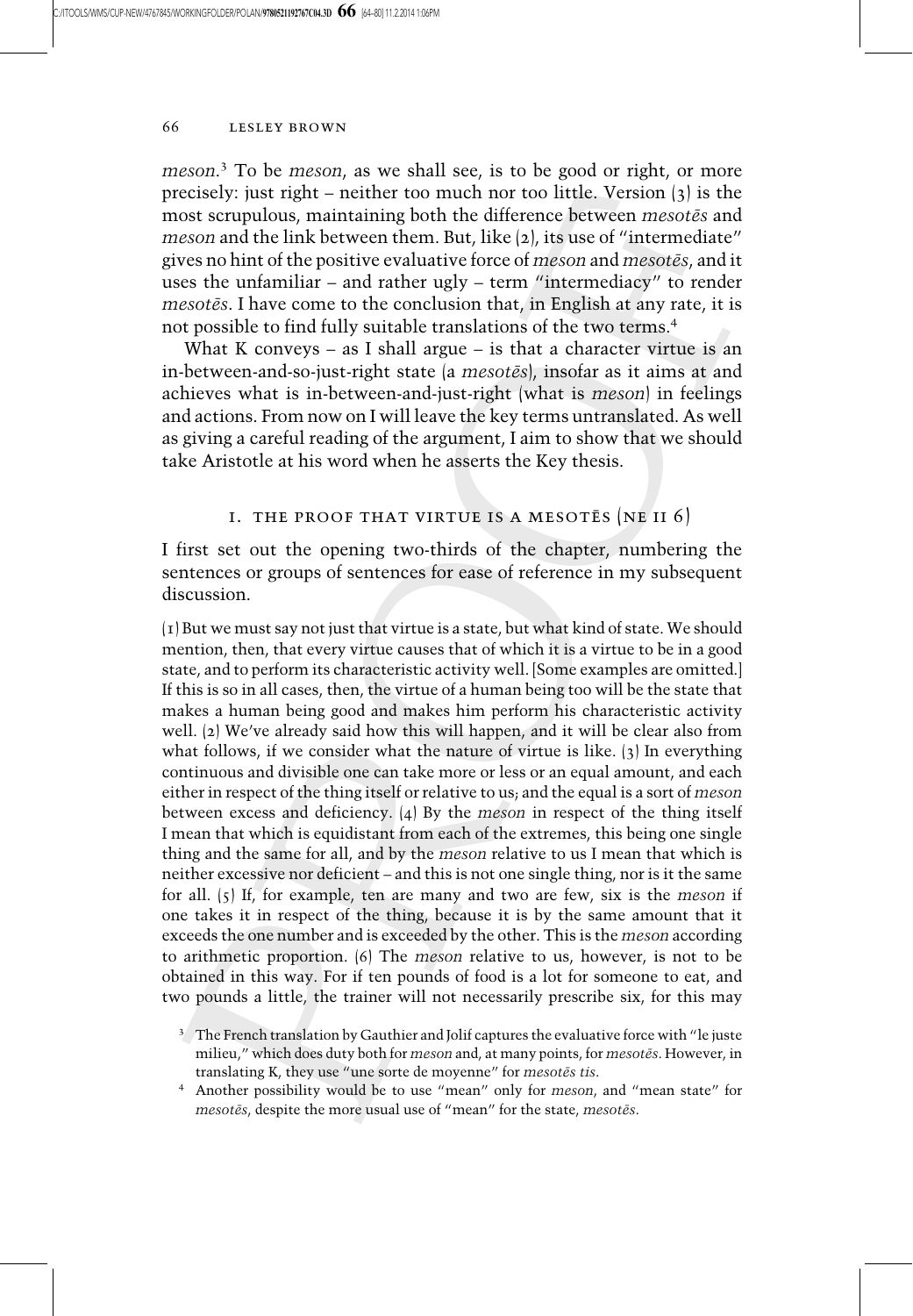be a lot or a little for the person to eat – for Milo a little, for the beginner at gymnastics a lot. The same goes for running and wrestling. (7) In this way every expert in a science avoids excess and deficiency, and aims for the *meson* and chooses it – the meson not in the thing itself but relative to us. (8) If then every science does its job well in this way, with its eye on the *meson* and judging its products by this criterion (which explains both why people are inclined to say of successful products that nothing can be added to or taken away from them, implying that excess and deficiency ruin what is good in them while the mesotes preserves it, and why those who are good at the skills have their eye on this, as we say, in turning out their products), and if virtue, like nature, is more precise and superior to any skill, it will also be the sort of thing that is able to hit the meson. (9) I'm talking here about virtue of character, since it is this that is concerned with feelings and actions, and it's in these we find excess, deficiency and the meson. (10) For example fear, confidence, appetite, anger, pity and in general pleasure and pain can be experienced too much or too little, and in both ways not well.  $[T]$  But to have them at the right time, about the right things, towards the right people, for the right end and in the right way is the *meson* and the best, and this is the business of virtue. (12) Similarly there is an excess, a deficiency and a meson in actions. (13) Virtue is concerned with feelings and actions, in which excess and deficiency constitute missing the mark, while the meson is praised and on target, both of which are characteristics of virtue. (14) Virtue then is a kind of *mesotes*, at least in the sense that it is able to hit a *meson*. (1106a14–b28, Crisp trans., adapted)

So the proof starts by reminding us that virtue is a good state, and concludes that it is a *mesotes*, since it is able to hit a *meson*. How are we to understand the argument for  $\left(14\right)$ ?<sup>5</sup> And how does Aristotle explain the key terms, including that of a meson relative-to-us? On my reading, this part of the chapter rolls together in a somewhat confusing way a Chief Argument (from the nature of goodness in continua), a Subsidiary Argument (from skills), and an explanation of the key notion of a "meson relative to us."

What I label the Chief Argument comes mainly at  $(9)-(14)$ , but important groundwork is laid in (2)–(6), with the distinction between two ways in which a continuum may have a more, a less, and an equal/meson. Aristotle sets aside one way (the arithmetic equal or "between") and focuses on the other, that which is between excess and deficiency, and so is neither too much nor too little (but, as we may add, just right.) Aristotle explains this notion, which he labels "the meson relative to us"  $(6)$ , and states that it is what skills achieve  $(7)$ – $(8)$ : this is the Subsidiary Argument. Though he has not yet said so explicitly, it is clear that what avoids too much and too little is good or right, and that in this second use meson carries essentially evaluative force. Aristotle

<sup>5</sup> Rapp 2006 has an excellent account; a key point is made at  $114-115$ . My analysis owes a lot to his, though I differ in identifying a subsidiary argument as well as the chief one.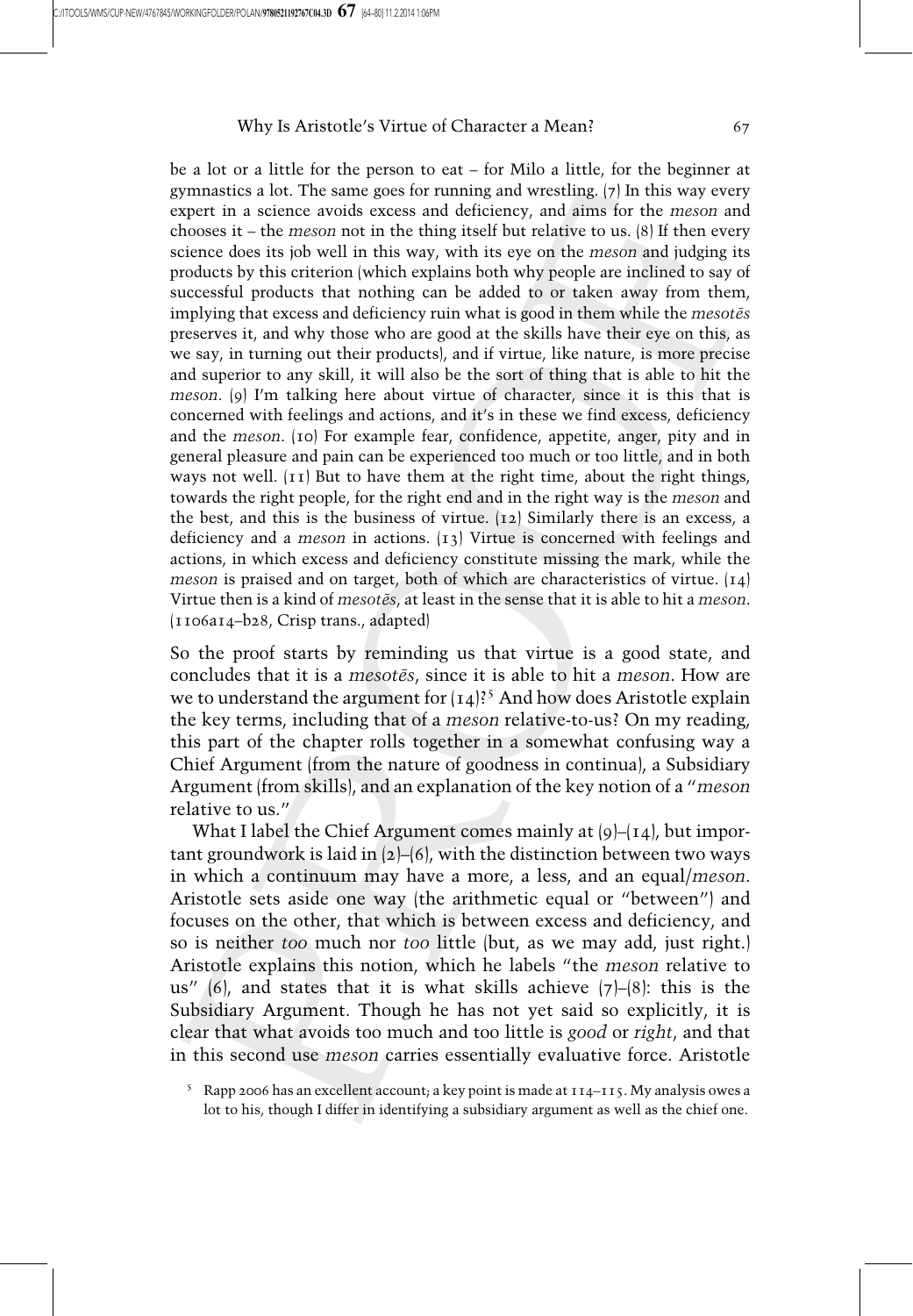adds the qualification "relative to us" to show that he is invoking an evaluative way of being meson or "in-between," that is, the "just right" rather than the middle. As I arguein this chapter, the measure of "just-rightness" is human concerns generally.

The evaluative force, and the application to virtue, will be made clear in  $\left(9\right)$ – $\left(14\right)$ , but before completing the main argument he offers a subsidiary one, from expertise or skills (7–8). It comes immediately after Aristotle's contested and confusing explanation of his invented label "the meson relative to us." As we saw, this evaluative notion is distinguished from the irrelevant arithmetic meson or midpoint. It is what is neither excessive nor deficient – and this is not one single thing, nor is it the same for all. The verb used in  $(4)$  for "to be excessive" – *pleonazein* – makes it clear that to be excessive is bad, and to avoid it is good or just right.<sup>6</sup> To illustrate it, Aristotle chooses a trainer who is responsible for prescribing athletes' diets; he knows that ten pounds of food is too much and two too little for any athlete. Ignoring the arithmetic midpoint of six, the trainer selects what is neither too much nor too little but just right for each of the athletes in his charge, prescribing a hefty diet for Milo, the champion wrestler, and a modest one for a beginner. So the "meson relative to us" is what's best or right or appropriate in each set of circumstances and obviously will differ according to the circumstances; hence, it is not one and the same in all cases. And, claims Aristotle at (7), it is what every expert aims at. Continuing what I dubbed the argument from skill or expertise, he recalls the familiar terms of praise for a work of art or craft: "It's just right – anything more or less would ruin it" (8). And since virtue is superior to skill, it too must be *tou mesou stochastike* – able to hit the *meson*.

What are we to make of this subsidiary argument? I think Aristotle would readily admit that it is an overstatement to claim that every expert aims at the "meson relative to us" (the "just right"). I believe he has in mind, in addition to craftsmen, chiefly those with the skills he mentioned before (NE ii 2.1104a7–10), such as medicine and navigation, where judgment is essential, and where no formula can be given to deliver an excellent result, and no rulebook consulted to get the "right" answer (Brown 1997, 88–89). Architecture and gymnastics are added to medicine and navigation in the equivalent passage in Eudemian Ethics  $(EE \t 1220b21-29)$ . And why is virtue more precise and superior to any skill (8)? With Aquinas, I suggest that virtue is superior because it does

The terminology of excess and defect (*huperbole* and *elleipsis*) can be used both in a merely descriptive way and evaluatively, as (3) indicates. (Compare: "Mary's weight exceeds her sister's" with "Mary's weight is excessive.") Usually the context indicates which use is involved, but to make the evaluative use clear Aristotle changes to pleonazein at this point. Henceforth in ii 6 the terms huperbole and elleipsis always have an evaluative force.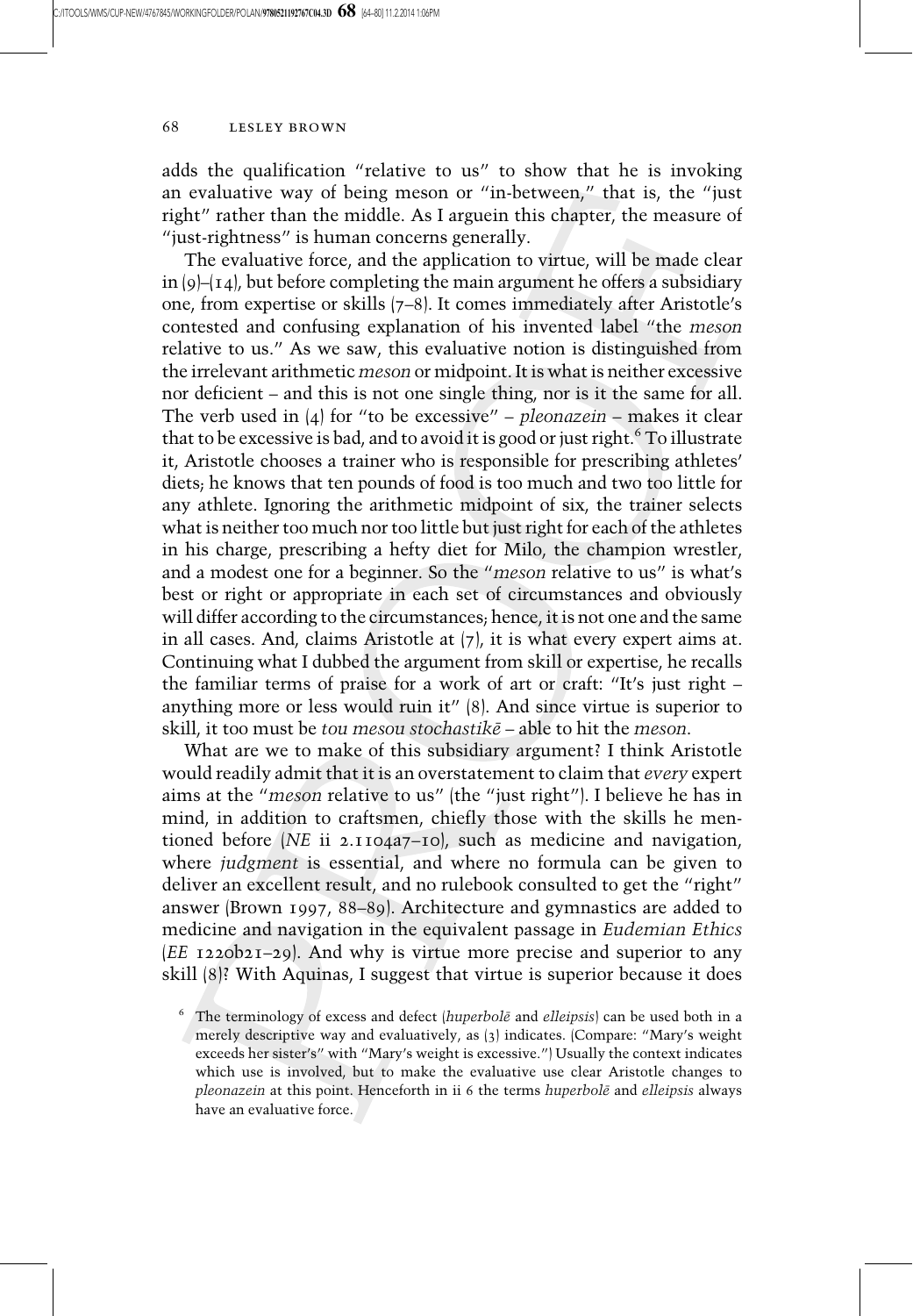not matter what motivation a skilled person has in producing his excellent product, while someone manifesting virtue must have the right motivation as well as the relevant knowledge (NE ii 4).

Even if not meant to be conclusive, the subsidiary argument is helpful for two reasons. First, we note that outcomes (in his example, works of art) are described as produced by keeping an eye on the relative-to-us-meson; they are said to be just right. Likewise, at  $(11)$  human responses (actions and episodes of feeling) will be described as meson and best. Second, the remark that every skilled person aims at the "meson relative to us" confirms the interpretation of this phrase that I argued for in Brown 1997. By "us" Aristotle means human beings and human nature generally, not different individuals.<sup>7</sup> Like virtues, the skills he has in mind have a human dimension, and – this is the point – success in all of them is (at least in part) a matter of finding what is "just right" in a given set of circumstances. This, I think, is how we should understand the remarks about the trainer. In comparing the exercise of virtue to the trainer's skill by saying each of them aims at a *meson* relative to us, Aristotle is not suggesting that different possessors of virtue of character, just by being different persons, will find a different meson when responding with virtue. Clearly the trainer does not aim at a meson relative to himself; all trainers aim at the "meson relative to us," that is, the just right, where human concerns settle what is just right.<sup>8</sup> In exercising their skill, they will adjust their action to all aspects of the situation, including the recipients. Likewise, the responses of a possessor of virtue will be correct provided they are just right and appropriate, and neither too much nor too little, for the circumstances.<sup>9</sup>

- $\frac{7}{10}$  ii 8.1109a12–16 could be cited in further support, as R. Polansky has pointed out in correspondence with me, since "we" there refers to human beings generally.
- Contrast ii <sup>9</sup> where Aristotle speaks of different tendencies of different individuals. <sup>8</sup> A clarification to avoid misunderstanding: when I argue that by "us" in the expression "relative to us," Aristotle means human beings generally, I do not mean to suggest that he regards ethics as a matter of universal principles, rather than as a matter of finding a response appropriate to the circumstances. My view is this: in the expression "relative to us," here as elsewhere, "we" are humans beings generally. What it is for an ethical response or a work of art to be meson in the "relative to us" way is for it to avoid defect and excess and to be just right in the particular circumstances, where human concerns
- set the standard of "just-right"ness. <sup>9</sup> Gottlieb <sup>2009</sup>, <sup>25</sup>–30, countering Brown <sup>1997</sup>, argues that a number of factors about the agent are relevant to what counts as a meson response and infers that in those respects the corresponding virtue is "agent-relative." She instances truthfulness (NE iv 7), which requires giving an accurate account of one's own abilities: "The virtue of truthfulness ... will be relative to the abilities of the agent" (19). This is a somewhat attenuated sense of agent-relativity. And it does not counter the chief thesis I argued for in Brown 1997: in calling virtue a "mesotes relative to us," Aristotle is not claiming that it is relative to the agent who possesses the virtue, as his explanation of the meson relative to us shows.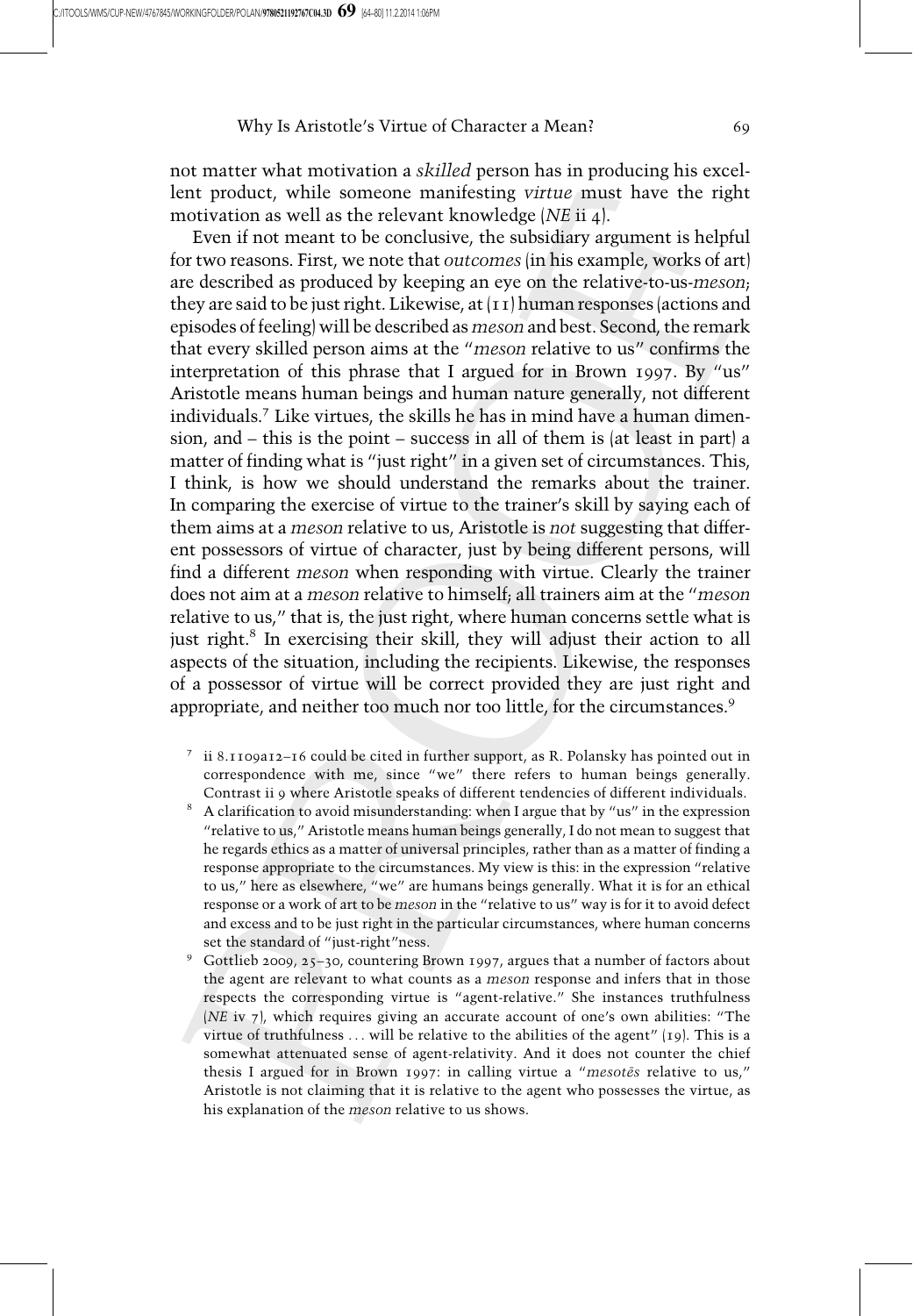Now back to the Chief Argument, which he resumes at (9), putting to use the notion of the evaluative meson (the meson-relative-to-us), which he explained at (3)-(6). He now reveals why he began with a claim about what is continuous and divisible. Why? Because feelings and actions – which are the province of virtue of character – are continua. "For example fear, confidence, appetite, anger, pity and in general pleasure and pain can be experienced too much or too little, and in both ways not well." In such continua, the good or right or well is neither too much nor too little but what is meson in the "relative to us" way – that is, just right. In feelings and actions you can miss the mark by excess and defect, or hit the target and be praised for your responses, which are deemed meson. Now he infers  $\left[14\right]$  that virtue is a *mesotes*, insofar as it is able to hit the *meson*.

This completes the Chief Argument. I set it out here, referring to the key points in the stretch of NE ii 6, with numbered sentences.

- (i) Virtue is a good state.  $(I)$
- (ii) Virtue of character concerns feelings and actions. (9)
- (iii) Feelings and actions are continua. (9)
- (iv) In continua, what is good or right or well done or praiseworthy is what is neither too much nor too little but  $meson_{\text{relative-to-us}}$ .  $(4-6)$  and  $(10)$

Conclusion: Virtue, as a good state, achieves the meson<sub>relative-to-us</sub> in feelings and actions and hence is a *mesotes*.  $\vert 14 \rangle$ 

After an important remark about how one can go wrong in many ways but get things right in only one, Aristotle continues with his famous definition of virtue of character as

 $(15)$  a state involving rational choice, consisting in a *mesotes* relative to us, and determined by reason – the reason, that is, by reference to which the practically wise person would determine it. (16) It is a mesotes between two vices, one of excess, the other of deficiency.  $(17)$  It is a *mesotes* also in that some vices fall short of what is right in feelings and actions, and others exceed it, while virtue both attains and chooses the *meson*. (1106b36-1107a6)

In the next section I discuss the apparently rival reasons given, in  $(16)$  and (17), for the claim that virtue is a *mesotes*. First, a few words about  $(15)$ . I will not pursue the reference to the *mesotes* being determined by reason, that is, as the practically wise person, the phronimos, would determine it. It is a crucial part of his account of virtue that such determination is the role of reason, specifically of the phronimos. But that is not my concern here. This is the first time he has used the phrase "mesotes relative to us," and we must interpret it with the help of the notion he has just carefully defined: the meson relative to us: what is neither excessive nor deficient, but in between, that is, just right, for the specifics of the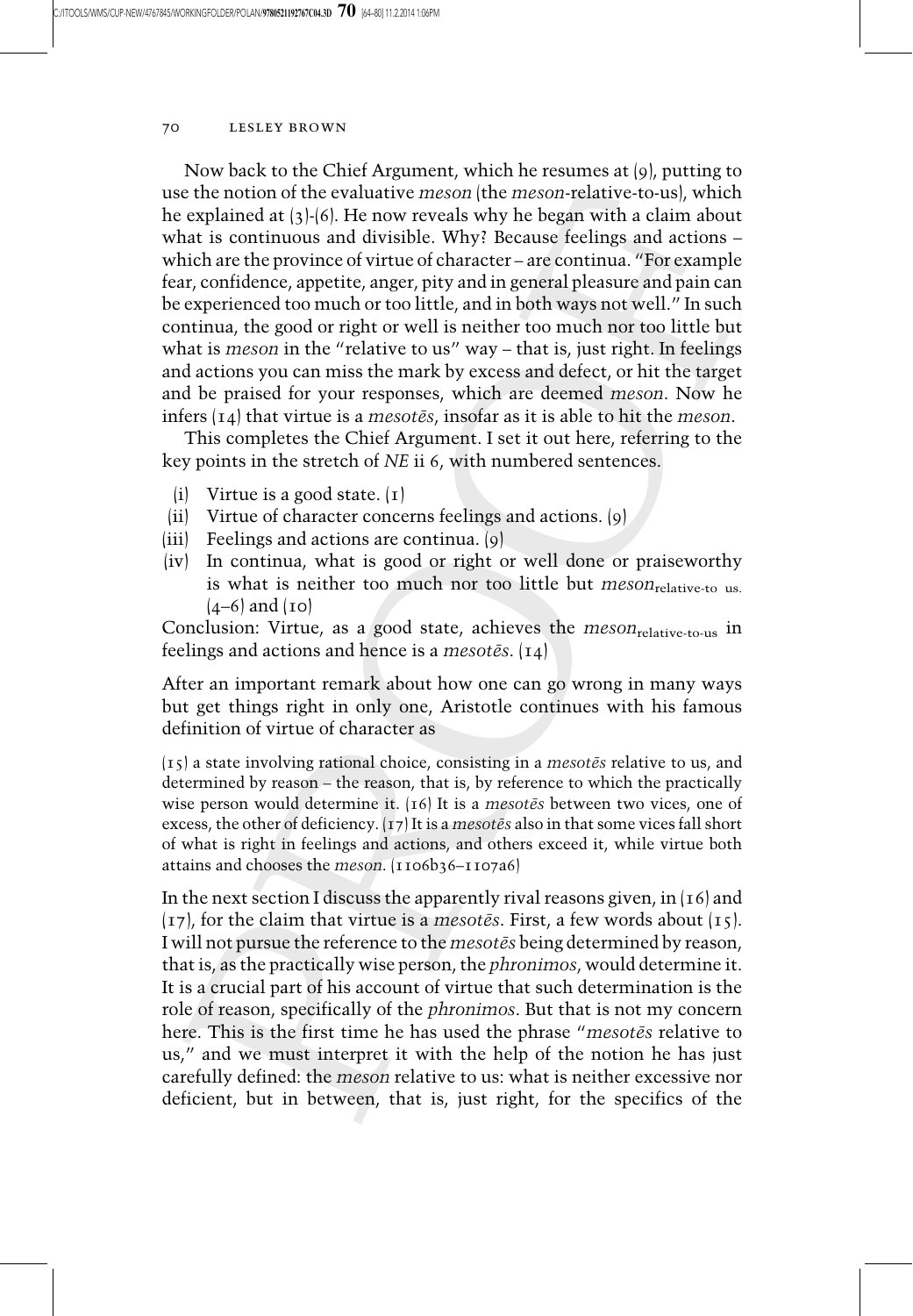situation. So Aristotle has given us no reason to interpret him as saying that my virtue is relative to me, yours is relative to you, and so on. The Milo illustration, read in its context, should not (mis)lead us to such an interpretation. A virtue is a *mesotes* relative to us precisely because it attains a meson relative to us, in just the way the trainer and other experts such as craftsmen do. That is all the argument from  $(1)$  to  $(14)$  allows us to infer.<sup>10</sup>

# ii. two competing reasons why virtue IS A MESOTES?

Two apparently different reasons for calling virtue a *mesotes* follow hard on the definition in  $\left[15\right)$ . The second, at  $\left[17\right)$ , is a fuller statement of what I have called the Key thesis  $(K)!$ : virtue is a *mesotes* because it attains and chooses the meson. But just before that we get a different reason, which I will call the Usual thesis or (U), since it is the reason usually given (by commentators) for why virtue is a mesotes:

(Usual) Virtue is a *mesotes* because it is between two vices, one of excess and one of deficiency.<sup>11</sup>

On my reading, the Usual thesis is true and is not in competition with the Key claim (K), but K is the more fundamental thesis. When a virtue is said to be a *mesotes*, that *is derivative* from it being a state in which one chooses and hits the meson in actions and feelings. Likewise, a given vice of excess, say self-indulgence (akolasia), is an excessive state derivatively from the fact that it is related to excessive actions and feelings, and similarly for a vice of deficiency.<sup>12</sup> In  $NE$  iii and iv Aristotle puts flesh on the bones of the theory he sketches in ii 6 by listing and discussing triads consisting of vice-of-excess/virtue/vice-of-deficiency. These are of great interest, not least because, with the help of his conceptual framework, he identifies some virtues or *mesotētes* that previously had no

- <sup>10</sup> The treatment in Eudemian Ethics confirms my reading. There too (1220b21) Aristotle first introduces the meson relative to us, calling it what is best and what knowledge and reason (logos) command. Only after that does he introduce virtue as a mesotes. The confusing Milo illustration is absent from *EE*.<br><sup>11</sup> Sentence (17) does not contain a Greek word corresponding to "between"; literally it
- says that virtue is a mesotes of two vices. Only at vi 1 in NE (i.e., in one of the "common books") is the expression "between excess and defect" used (1138b24). But frequently in NE ii–iv, Aristotle writes "x is the mesotes of y and z," where we have to translate this "is the mesotes between y and z."<br><sup>12</sup> Aristotle uses the same pair of terms, *huperbole* and *elleipsis*, for both the vice
- (the defective or excessive state) and the associated excessive or defective responses, whereas he distinguishes the virtue as a *mesotes* from the good response, which is meson.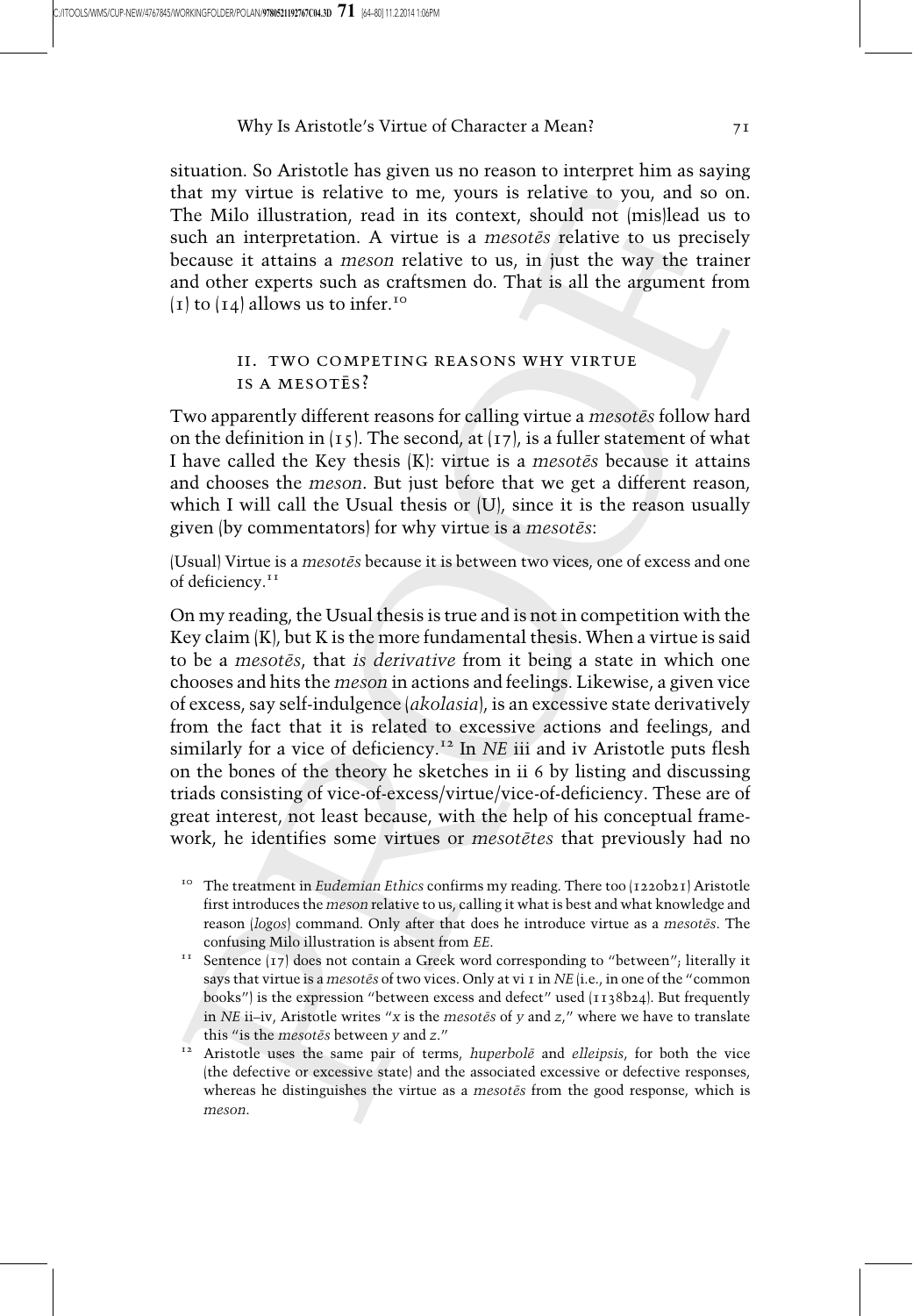name, but it is not my task here to discuss them at any length. To explain the sense in which each triad contains one vice labeled excess, a virtue labeled mesotes, and another vice labeled defect, we must invoke the character of the responses that each state typically prompts.

I offer two grounds for insisting that the fundamental thesis is K. The first is the now familiar point that the proof he gives in ii 6 that virtue is a mesotes insists on K. And the point is repeated twice, first at (16), and again when Aristotle summarizes his results at the beginning of ii 9: note the last clause. "Enough has been said then to show that virtue of character is a *mesotes*, and in what sense it is so, and that it is a mesotes between two vices, and that it is such because it is the sort of thing able to hit the meson in feelings and actions."

My second ground is this. Aristotle introduces the relative-to-us meson as what is good or best in continua, because it avoids both being excessive and being defective. Feelings, he has told us, are continua, such that one can feel them too much, or just right, or too little. But, if we turn to the triads, there is no continuum linking vice of defect–mesotes–vice of excess, and it would be quite wrong to think that way (Rapp 2006, 114–115). A triad of vice-virtue-vice does not form a continuum. The sense in which a virtue is "between" a vice of defect and one of excess is derivative from each of them being related to responses – whether actions or passions or both – which are, in the primary application, either too little or just right or too much. The relevant scales or continua are scales of feelings or actions, not of states or dispositions.<sup>13</sup>

# iii. why have critics been eager to deny or play DOWN THE KEY CLAIM: THAT VIRTUE IS A MESOTES insofar as it achieves what is meson?

Many critics refuse to take Aristotle at his word – Urmson (1980, 161), for example: "It is perfectly plain, in fact, that what is primarily in a mean is a settled state of character. ... thus an emotion or action is in a mean if it exhibits a settled state that is in a mean." Later on the same page, with my letters inserted, he continues: "Aristotle holds excellence of character to be [i] a mean or intermediate disposition regarding emotions and actions, not [ii] that it is a disposition towards mean or intermediate actions." In reply, I urge that Aristotle plainly asserts [ii], and that Urmson is wrong to find it absurd. He argues that [ii] would commit Aristotle to the view that virtue is a disposition to moderate emotions

 $13$  That is, vices do not shade into virtues. Of course, there are states that are in some sense between a vice and a virtue, in that a person could count neither as mean nor as generous, while "verging on" meanness. In ii 6 Aristotle makes clear that the continua he has in mind are actions and feelings.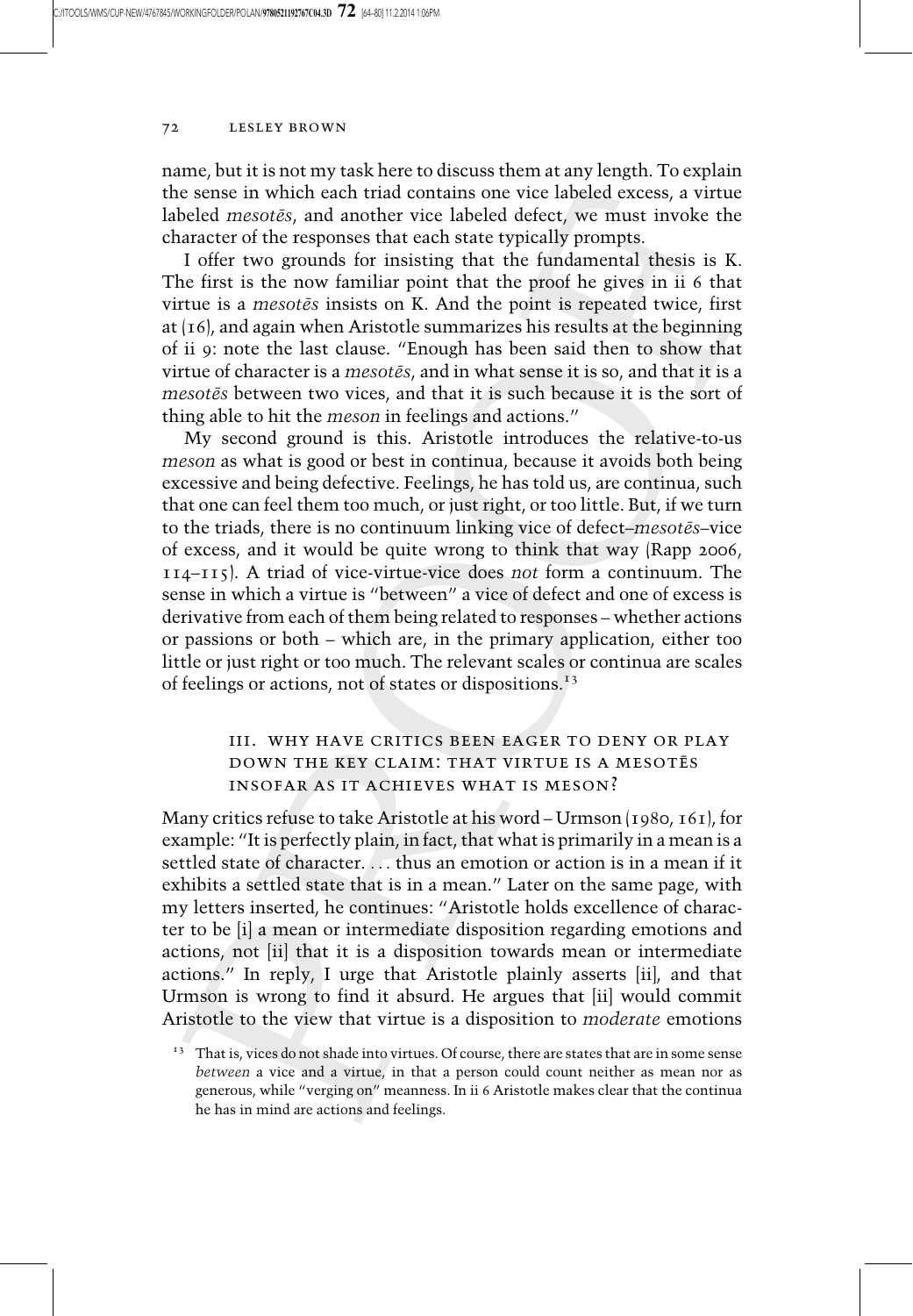;/ITOOLS/WMS/CUP-NEW/4767845/WORKINGFOLDER/POLAN/**9780521192767C04.3D**  $\,73$  [64–80] 11.2.2014 1:06PM

and actions. But this is wrong, as we know. Meson emotions and actions are ones that avoid too much and too little; they are not (necessarily) moderate. So we can safely ascribe to him the view Urmson denies.<sup>14</sup>

Bostock (2000, 42–43) notes: "The best suggestion seems to be that it is not the virtuous action, on each occasion, that has something middling about it, but rather the general disposition from which it flows." Now this plainly contradicts what Aristotle tells us in ii 6, but Bostock notes here a different passage, in ii 2. "The man who flees from everything, fears everything, and withstands nothing becomes a coward; the man who fears nothing at all but goes to meet everything, becomes rash." He comments: "Undoubtedly Aristotle is thinking here not of the intensity of the emotion on a given occasion, but of the way it may be displayed on too many, or too few, occasions (or types of occasion)." Now this is a fair reading of that earlier passage, in ii 2. There, where Aristotle is describing how we come to be brave, rash, or cowardly, he focuses not on the appropriate intensity of fear (if any) on a given occasion, but on the frequency with which a person feels the emotion. Bostock suggests that Aristotle may not have clearly distinguished the two lines of interpretation and acknowledges the clear statements of the other view. "But, to be charitable, we may suggest that what is uppermost in his thought is that virtue is a middling disposition." Well, I do not think that it is uppermost in Aristotle's view, nor that we are charitable to Aristotle to ignore his Central Argument in ii 6.

Broadie (1991, 98–101) also appeals to the ii 2 passage to draw a similar conclusion to that of Bostock. Of the key discussion in our chapter, ii 6, when at (11) Aristotle speaks of responses as *meson* and best, she writes that "'intermediate' seems virtually a synonym for 'right' and it includes every category of rightness, with no special emphasis on the intermediate." So why, she wonders, does Aristotle cling to the term "intermediate" (i.e., meson)? "The explanation must lie not in the presumed intermediacy in any substantial sense (for none applies) of the right response itself, but rather in some sort of intermediacy belonging to the disposition that gives rise to the right responses" (Broadie 101).

Once again I reply that that this directly contradicts Aristotle's own explanation, which quite clearly goes the other way. But would it be an improvement if Aristotle had seen things the way Broadie argues for? Here is how she argues the point. "Encouraging a prospective agent to aim at the intermediate is not appropriate even as a metaphor." But, she continues, encouraging someone to aim at a balanced temperament, on the other hand, might be of practical value, and advice to a learner neither to avoid all bodily pleasure nor to indulge whenever possible would be

<sup>14</sup> Hursthouse 1981 and Welton and Polansky 1995, 90 criticize Urmson on this point.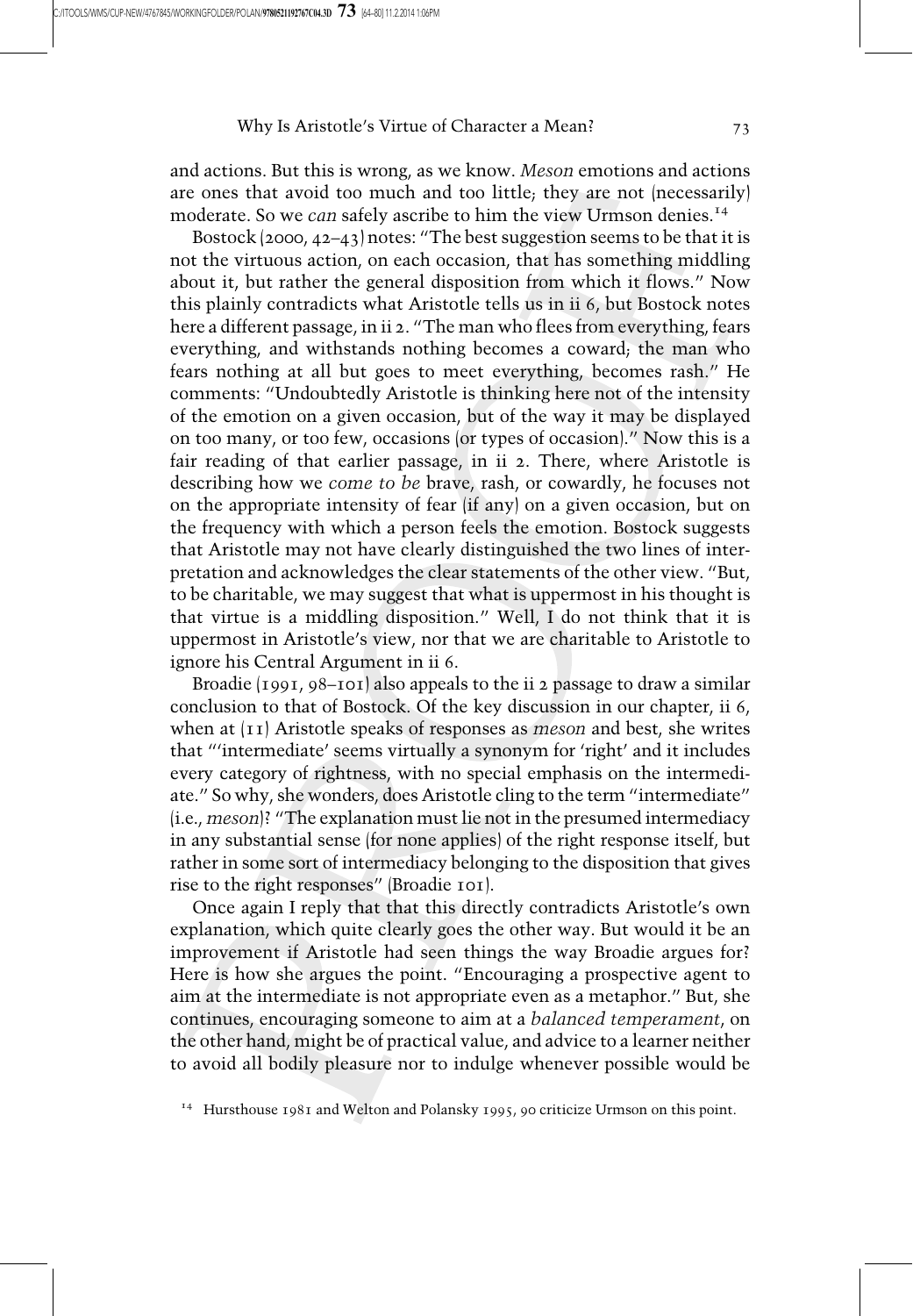sensible advice. So in a nutshell Broadie's argument is this: calling the right response meson is of no practical value, whereas calling the good disposition a *mesotes* (i.e., a balanced one) is. To reply fully to this argument, we must finally turn to consider a familiar difficulty for Aristotle's theory (Section IV), one that bears on the practical value of the *mesotes* theory (Section V).

## iv. the problem of the parameters

At a key point in what I called the Chief Argument, Aristotle introduced what have come to be called the parameters for responding in the best way.  $(11)$  But to have them [that is, feelings of fear, anger or whatever] at the right time, about the right things, toward the right people, for the right end and in the right way is meson and the best, and this is the business of virtue.<sup>15</sup> Here he no longer talks simply of avoiding too much and too little; rather, the agent must get a number of features right to respond in the best way. Now this is a welcome refinement, as Broadie and other critics note. But they object that, in effect, it makes redundant the notion that the best response is intermediate between excess and defect. Ridding the theory of its quantitative aspect is, they argue, a distinct improvement, since the wrong-making features of a response cannot be captured simply by talk of too much or too little.

A modest reply to this objection runs as follows. Even if it is correct, Aristotle himself is clearly not aware of the problem, since he is happy to elucidate the notion of a meson response in terms of the different parameters (at the right time, about the right things, and so on). He does so not only in this passage but also throughout his discussion of the specific virtues of character in iii 6–12 and iv. He clearly would not accept Broadie's claim that the right response is not intermediate in any substantial sense.

A more ambitious reply tries to vindicate Aristotle, by finding a way or ways in which one can properly combine the quantitative language of the meson, the right degree or amount of something, with the recognition of the parameters (Welton and Polansky 1995; Curzer 1996; Rapp 2006). One favored way to do so is to say that for Aristotle "the question whether we feel an emotion too much or too little can only be assessed by checking whether our responses are right in the sense of the different parameters" (Rapp 2006, 124). Thus, if I get only a tiny bit angry for no good reason, then that counts as an excess, while if I do not feel at all

<sup>&</sup>lt;sup>15</sup> Some translations avoid "right" and instead use "should"; thus Taylor "but to feel such things when one should, and about the things one should, and in relation to the people one should (etc.)."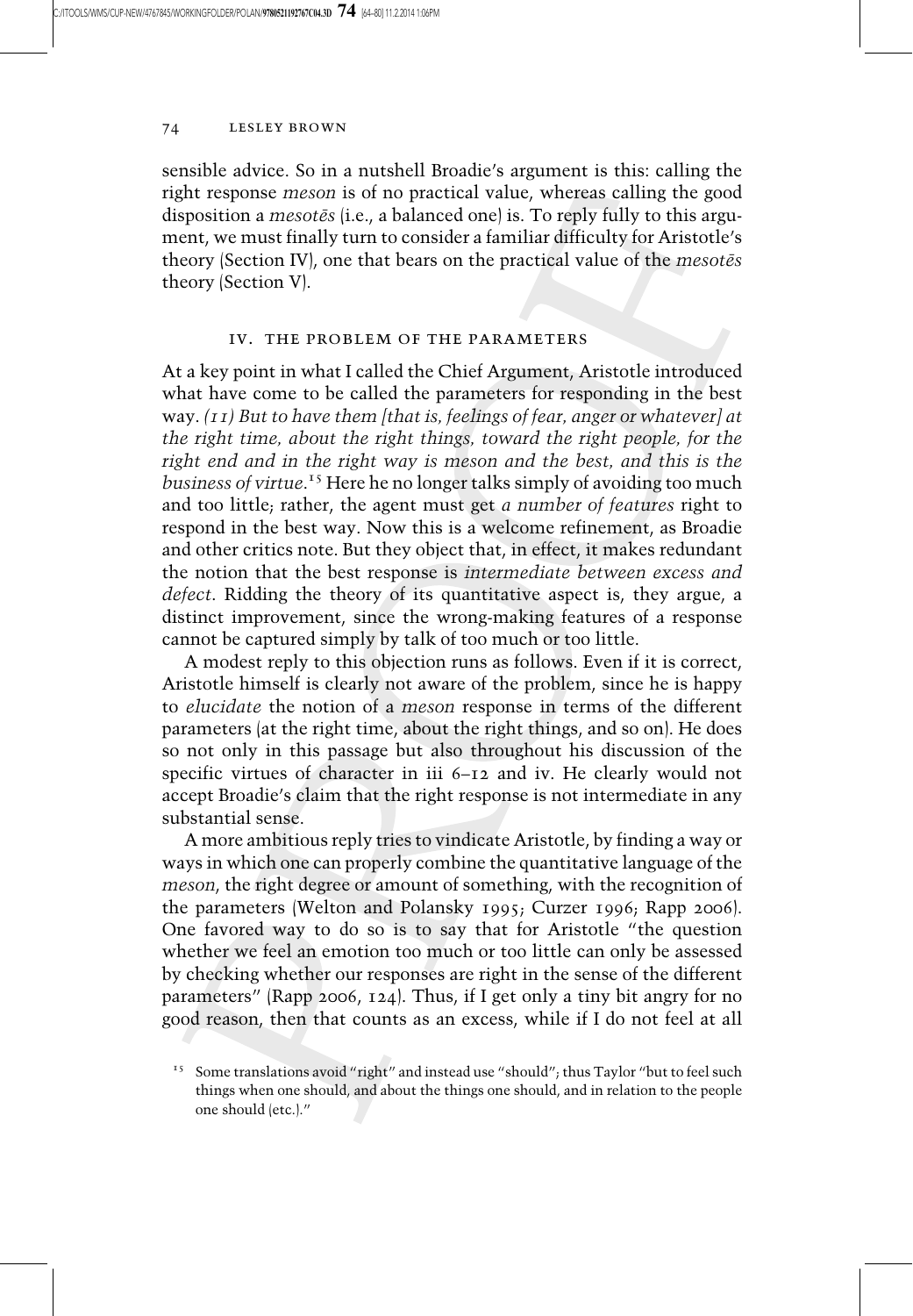angry at – say – an unprovoked attack on a defenseless relative, that counts as a defective response.

Now the ambitious reply succeeds in vindicating Aristotle's approach for many cases, but I am inclined to agree with the skeptics (such as Hursthouse 2006, 108; Taylor 2006, 110–111) that it is not always successful.<sup>16</sup> I do not think Aristotle can "have it both ways," by retaining the language of excess, defect, and *meson*, and at the same time recognizing that a response may be inappropriate for any of a number of reasons. Indeed, he himself uses the image of hitting a target to emphasize that "one can miss the mark in many ways, but one can get things right in only one" – with which we may compare Plato (Republic 444c): vice has many forms but virtue only one. But, as I noted earlier in the more modest reply, Aristotle himself evidently saw no tension between the two accounts: the insistence that going wrong is always a matter of excess or of deficiency, and the recognition of a whole array of reasons why a response may be wrong. So we should not go along with Urmson, Bostock, and Broadie and ascribe to Aristotle the view that while virtue really is some kind of "in-between" state or disposition, the right response is not in any substantial sense "in-between." Aristotle never wavers from labeling the right response meson, or from the view that right responses are indeed "in-between," that is, just right.

# v. of what practical value is the theory?

As we saw, Broadie argued that describing a state as an intermediate or balanced one is of some educational value, while calling the correct response on a given occasion "intermediate and best" is of no practical value at all. That is why she disregards what I called the Key claim K. I first consider her negative claim.

I readily agree that, in calling the best response meson, Aristotle did not see himself as offering a decision procedure for finding the right action. He emphasizes this in two ways: first, by distinguishing the relative-to-us meson from one which can be calculated and does not vary from occasion to occasion and, second, by comparing the possessor of virtue with a skill that enables its possessor to get things just right. As

<sup>&</sup>lt;sup>16</sup> The ambitious line of defense will argue that, say, getting angry with a blameless person is displaying too much anger. But suppose through bias I get angry with blameless X instead of with the real culprit Y. This line would have to call my anger both excessive and defective: an unfortunate result. In truth the fault is (neither excess nor defect but) that I got angry with the wrong person. I owe the example to Lindsay Judson.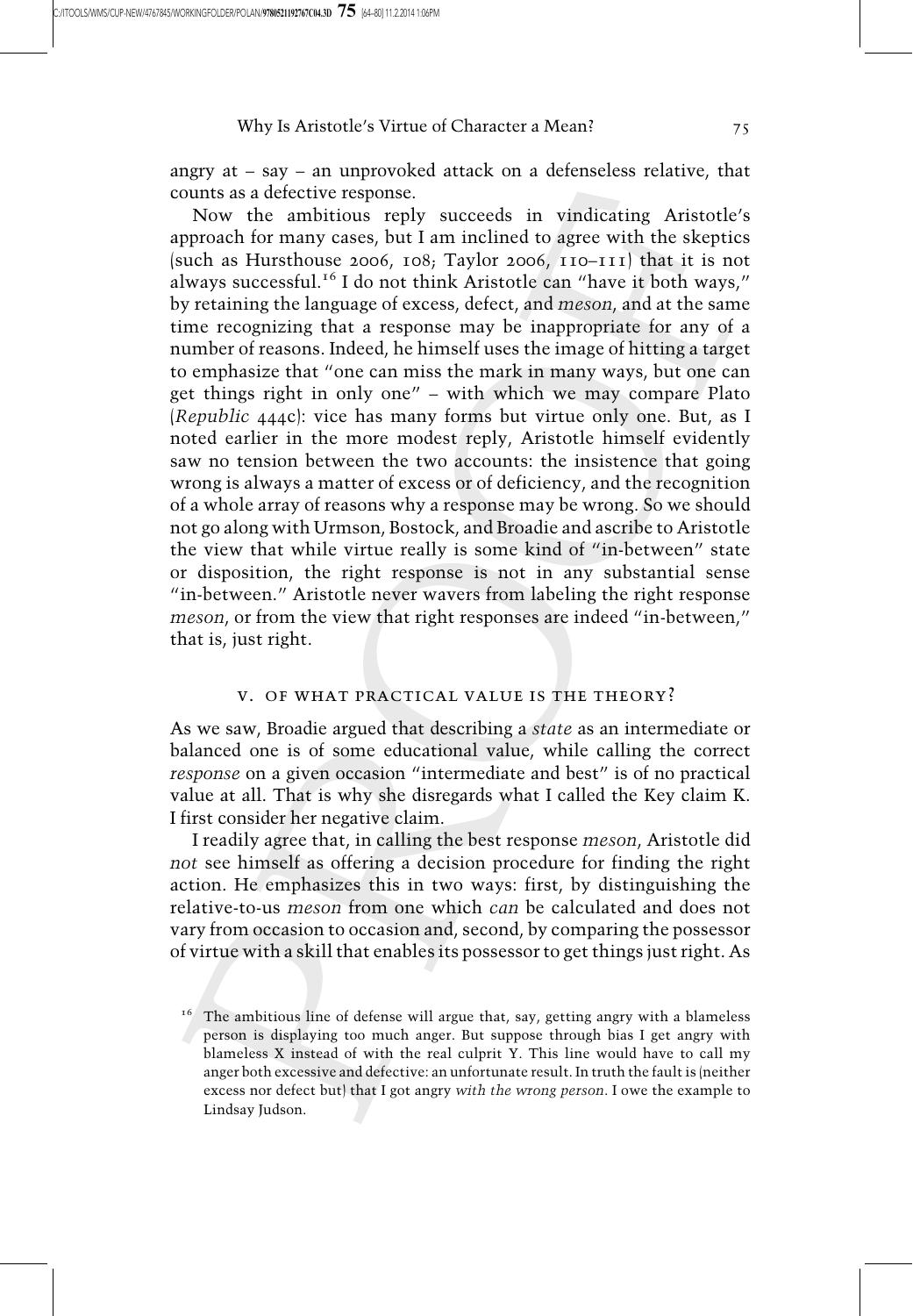argued earlier, he seems to have in mind a kind of knowledge or expertise that cannot be spelled out in a way that would enable an unskilled person to follow instructions and achieve the same success. In many passages, Aristotle denies that there are universal truths in ethics, by which he seems to mean that there are none that do not also require ethical judgment to apply them successfully. As Aristotle makes clear throughout the work, the best way to put yourself in a position to have the right responses to a given set of circumstances is by keeping good company in your youth, developing the right ethical sensitivity, and cultivating the virtues. Far from offering a decision procedure, his account of what makes a response "meson and best" shows, and is intended to show, that no such decision procedure can be offered. So we can agree with Broadie that in calling the correct response meson Aristotle does not thereby offer a novice a decision procedure for identifying the correct response.

But, for all that, Aristotle does think it helpful to give some advice on aligning one's responses with the best, that is, the meson ones, in ii 9. Most of us have an idea in which direction we tend to err – no doubt from the advice and admonition of others, as well as from our own reflections. So we should examine our own natural tendencies and "drag ourselves in the opposite direction (as people do in straightening wood)" so as to hit the meson. Despite what Broadie argues, Aristotle does seem to be offering this as advice on how to find the right response, and not just as advice on how to acquire a balanced state, hexis. But, of course, he does not think that the mere label meson will help someone, regardless of their stage of ethical development, to identify the correct response.

What about Broadie's positive claim, that there is a substantial sense in which the good state, the virtue, is intermediate, and that here it is of practical value to advise someone to acquire an intermediate disposition? One might expect the sense of "intermediate" to be the one Aristotle himself suggests, that the state is between two vices, one of excess and one of deficiency. Now I argued earlier for the following way of interpreting those labels. Each member of the triad, vice of deficiency–mesotes– vice of excess, is so-called derivatively from the nature of the responses they typically prompt. But the view I am opposing denies this and holds that it is the between-ness or middling-ness of the virtue state that is primary. And in any case, the substantial sense in which, for Broadie, a virtue is a mesotes, is that it is a balanced state.<sup>17</sup> And this cannot mean that it is a balanced mixture of two vices!

Similarly Gottlieb 2009, 22–25, argues that we should understand *mesotes* as equilibrium. But, if so, it loses the connection with the meson response.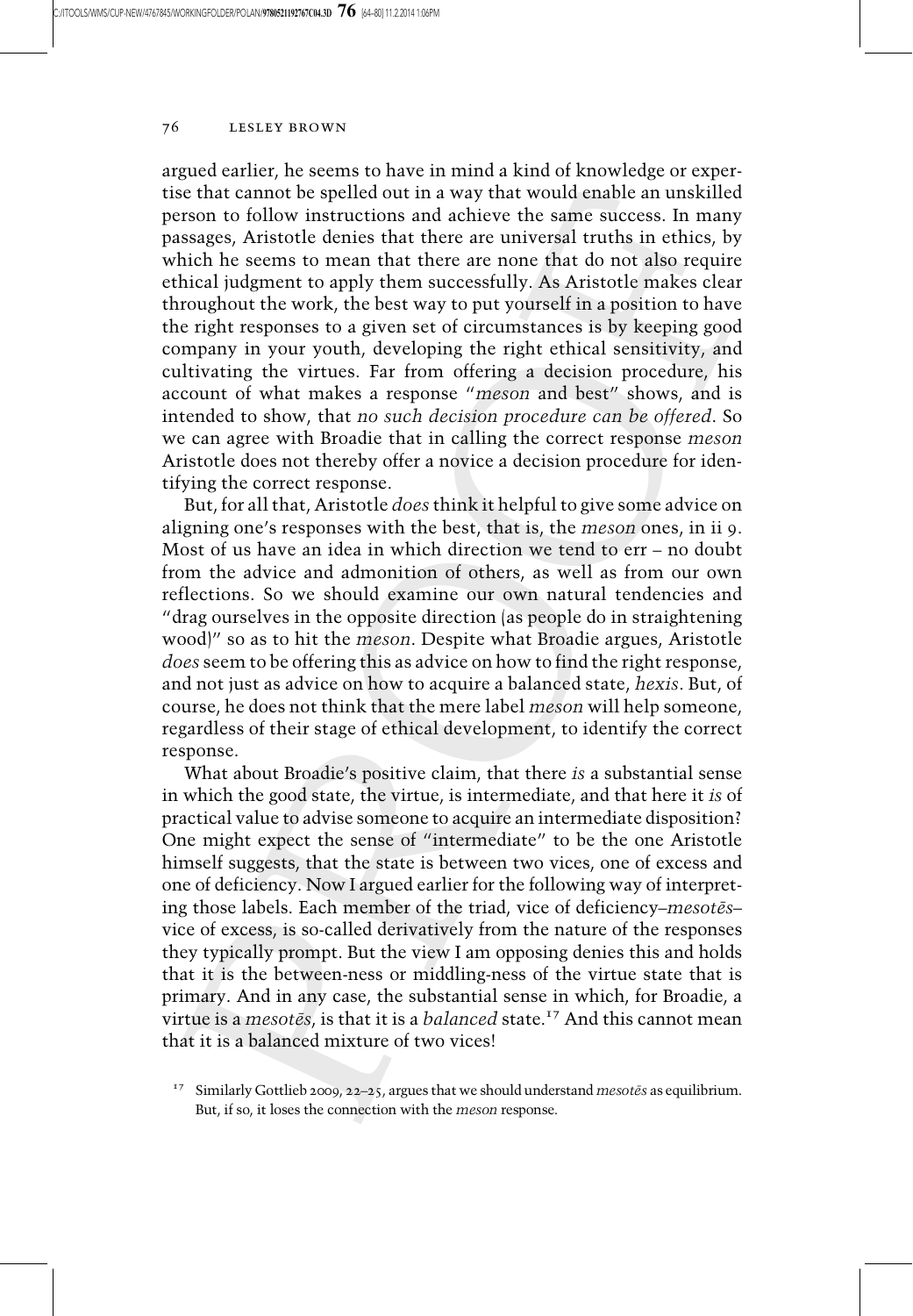# VI. MESOTĒS AS DEVELOPING VIRTUE: AN EMPIRICAL approach?

Broadie and Bostock support their position by pointing to Aristotle's discussion, in ii 2, in which he introduces the term mesotes. Here, in what Rapp (2006, 106–107) calls the empirical version of the theory, Aristotle compares becoming virtuous with becoming strong or healthy, where both deficiency and excess (of food or of exercise) are harmful. He advises that to acquire temperance one should pursue some pleasures but not all, and to become courageous one should face some dangers but not all, concluding that "temperance and courage are ruined by excess and deficiency and preserved by *mesotēs*." As often noted, the passage has echoes of Hippocrates' On Ancient Medicine, chapter 9, with its injunction to avoid excess and deficiency in diet. Here a correct diet may well be a balanced one, so Broadie's position may seem vindicated, at least regarding the appeal to mesotes in ii 2.<sup>18</sup>

But I do not think that this low-level advice ("pursue some pleasures but not all; face some dangers but not all") qualifies as giving a substantive sense in which a virtue is an intermediate (i.e., balanced) state and hence as being of some practical use, as Broadie argues. Indeed, Aristotle follows that bit of advice with a much more weighty thesis, one that is of huge importance in his account of character virtue: doing actions of a certain good kind develops a good state, which in turn makes us better able to do those actions. This is evident, he says, both in weight training to acquire strength and in the acquisition of the virtues. The claim that to acquire virtue V a young person must be encouraged to do V acts is sensible and practical, while the claim that to acquire virtue V he should take a balanced approach and take some but not all opportunities to display a given feeling or do a given action is hardly practical unless the learner has some advice on which opportunities to take and which to pass up.

So none of the reasons these critics give for denying the key claim is strong enough to license us in refusing to take Aristotle at his word. Even though he also has a somewhat different way of talking about mesotes in ii 2, perhaps invoking a medical theory that Hursthouse (2006, 99) has dismissed as "simply whacky," his official account of why virtue is a mesotes relative to us is precisely that it is a tendency to

<sup>18</sup> Broadie and Bostock might defend their line by pointing out that the ii 6 discussion (as quoted above at  $(2)$ ) recalls the earlier (ii 2) introduction of a *mesotes*. While this is a problem for the view I defend (cf. Rapp) by which the analytic account of meson/  $mesot\bar{e}s$  in ii 6 discussion is the key one, it is also a problem for those critics who stress the importance of the "empirical" account of ii 2 but have to downplay or deny the Key claim in ii 6.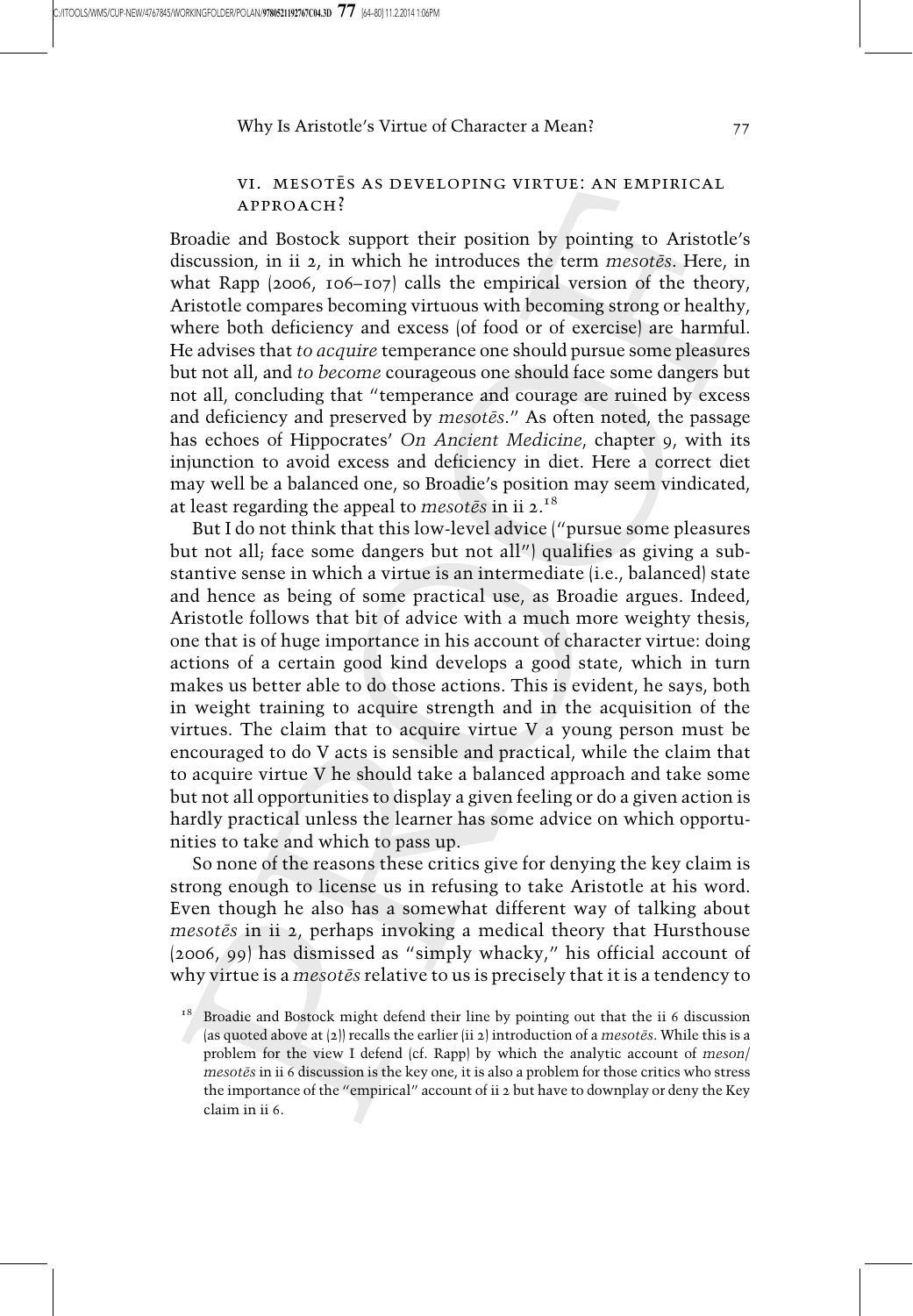aim at and achieve responses that are meson (in the relative-to-us sense) and thereby best.

# vii. impact on a current debate in virtue ethics

The thesis I have defended has an important bearing on an ongoing debate. A central tenet of modern virtue ethics is that of the primacy of character: the claim that "the concept of virtue is explanatorily prior to that of right conduct, prior indeed more generally to the concepts that fall under the heading 'morally good conduct'" (Watson 1997, 58; see also Statman 1997, 7–11). Should Aristotle be included in those who subscribe to the view that virtue, that is, goodness of character, is explanatorily prior to right or good conduct? The answer is no, if what I have argued here is correct.

But, critics urge, surely Aristotle has already asserted the priority thesis in NE ii 4.1105b5–7: "Actions, then, are called just and temperate when they are such as the just and the temperate person would do.<sup>"19</sup>

My response is this. Though that can be read as asserting definitional or explanatory priority to the just or temperate person over just or temperate acts, it does not have to be read that way, and indeed the context of ii 4 shows – I believe – that Aristotle is there making a different point. He is reasserting, against an objector, his important claim that to acquire a virtue V, one must do V acts. He has explained what further conditions, over and above merely doing V acts, are needed for the agent to be acting V-ly (justly, or temperately). Then, to hammer home his point, he emphasizes that though  $\left| \right|$  actions are called just and temperate when they are such as the just and the temperate person would do – that is, all just acts are such as a just person would do, (2) some just acts are done by persons who are not yet just. And (2) allows him to restate his claim that "it is by doing just actions that one becomes just, and by doing temperate actions temperate; without doing them no-one would have even a chance of becoming good"  $(1105b9–12)$ . Given the thrust of his argument, there is no need to read  $(I)$  as an assertion of definitional priority, in my view.

And a different priority suggests itself, if what I have argued is correct – that is, if Aristotle makes the status of a virtue as a *mesotes* derivative from the meson nature of the responses it prompts.<sup>20</sup> We already saw that Aristotle spells out what it is for a response (whether a feeling or an

 $19$  Taylor 2006, 94, commenting on 1105b5-9, writes, "Aristotle here assigns definitional priority to the agent over the act." See also his introduction xvi and xvii n9. Reviewing

Taylor, Morison 2007, 244–245 contests this interpretation of the passage.<br><sup>20</sup> Santas 1997, 273 concurs. Commenting on 1106b27–8, what I have labeled herein the Key claim, he writes, "Once more first actualities (states of character) are explicated in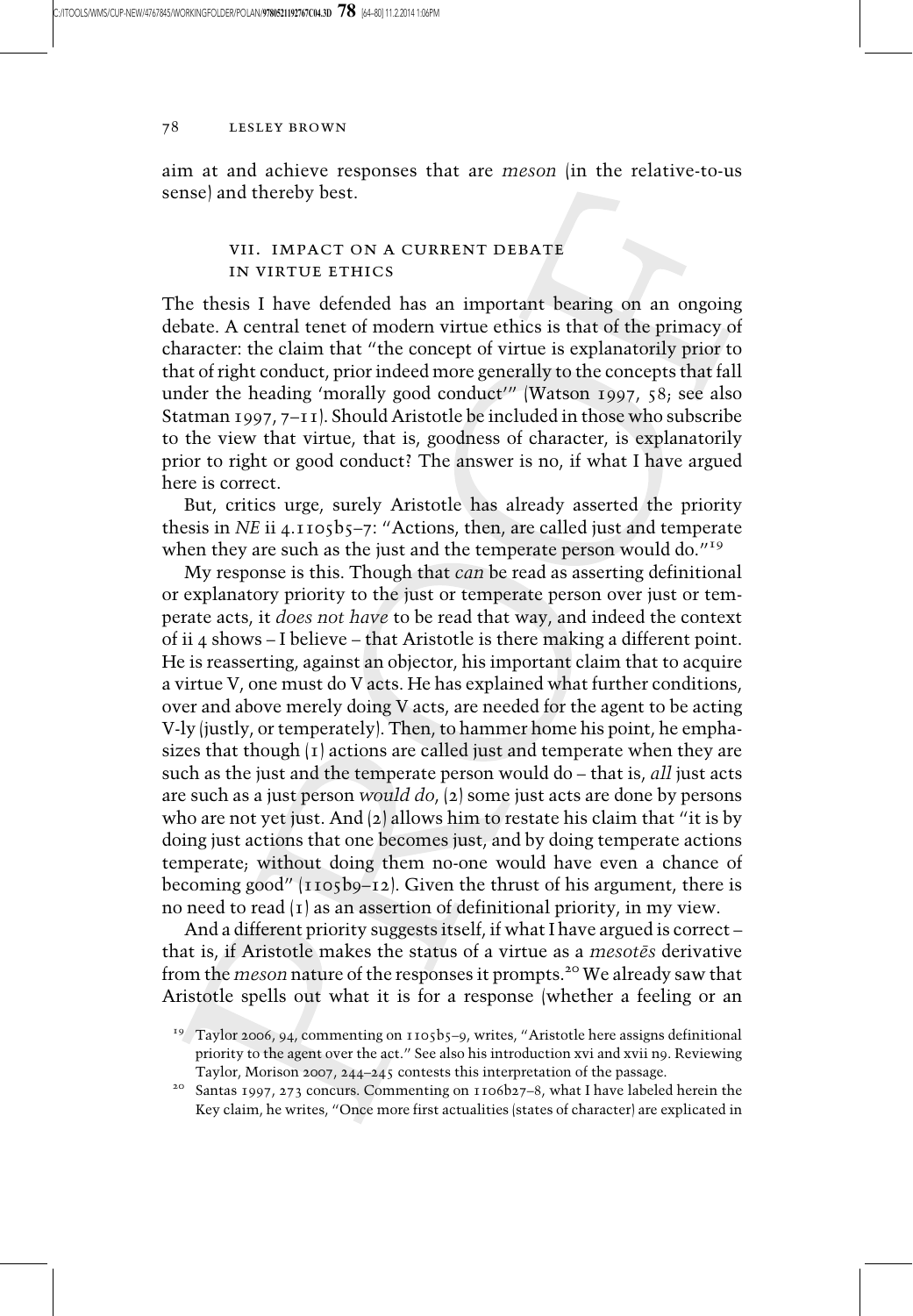action) to be meson in terms of its being "at the right time, about the right things, toward the right people," and so on. A meson response is one that is done or felt *hos dei*, as one should. And, when Aristotle comes to substantiate his claim that virtues of character are *mesotētes* by examining them one by one, he characterizes the *mesotes*, or rather the person possessing a virtue, in terms of what he typically does or feels in a variety of circumstances. $^{21}$  His way of putting flesh on the bones of the *mesotes* theory is to spell out the kinds of consideration that make a given response meson, and he does so by a variety of means, typically invoking evaluative terms such as how one should (*dei*) feel or act, what is *kalon*, and what someone deserves. The possessor of a given virtue has learned how to recognize these considerations and responds accordingly.

To restate my main thesis and conclude: A virtue of character is labeled a "mesotes relative to us" precisely because it is a state that aims at and achieves what is meson relative to us – a term Aristotle has carefully explained in ii 6 before making his Key claim. Given this prominent claim, it seems clear that Aristotle does not subscribe to the thesis of the explanatory or definitional priority of virtue (good character) over good or right action. So, if that is a central tenet of modern virtue ethics, Aristotle's view cannot be claimed as an ancestor. I see no conclusive reason from elsewhere in the NE (and in particular not from ii 4) to think that it was an aberration on Aristotle's part to derive the "between"-ness of a character virtue from the "between" or "just right" nature of the responses it prompts, as he clearly does in ii 6. The more Usual claim, that a virtue is a mesotes because it is *between two vices*, one of excess and one of defect, is also correct, but it is not the fundamental one. It is derived from the Key claim in the way I have explained (Section II). Those who try to rewrite the theory (Section III) do Aristotle no favors, and I see no reason not to take him at his word.<sup>22</sup>

#### works cited

- Bosley, R., R. Shiner, and J. D. Sisson eds. 1995. Aristotle, Virtue and the Mean. Apeiron 25, no. 4.
- Bostock, D. 2000. Aristotle's Ethics. Oxford: Clarendon Press.

part at least by second actualities (the actions), and, because the actions constitute well-functioning, the states of character are said to be virtues."<br> $21 \quad 1127a15$ –17: we will become more confident that the virtues are *mesotētes* by going

- through them one by one.<br><sup>22</sup> Young 1997, 94 agrees in reading Aristotle as giving priority to what Young labels
- Intermediacy, and I label the Key thesis. However, his worry that "Aristotle simply doesn't tell us how to understand Intermediacy [i.e., the key thesis]" is misplaced in my view. I thank M. Pakaluk for drawing my attention to Young's fine article.